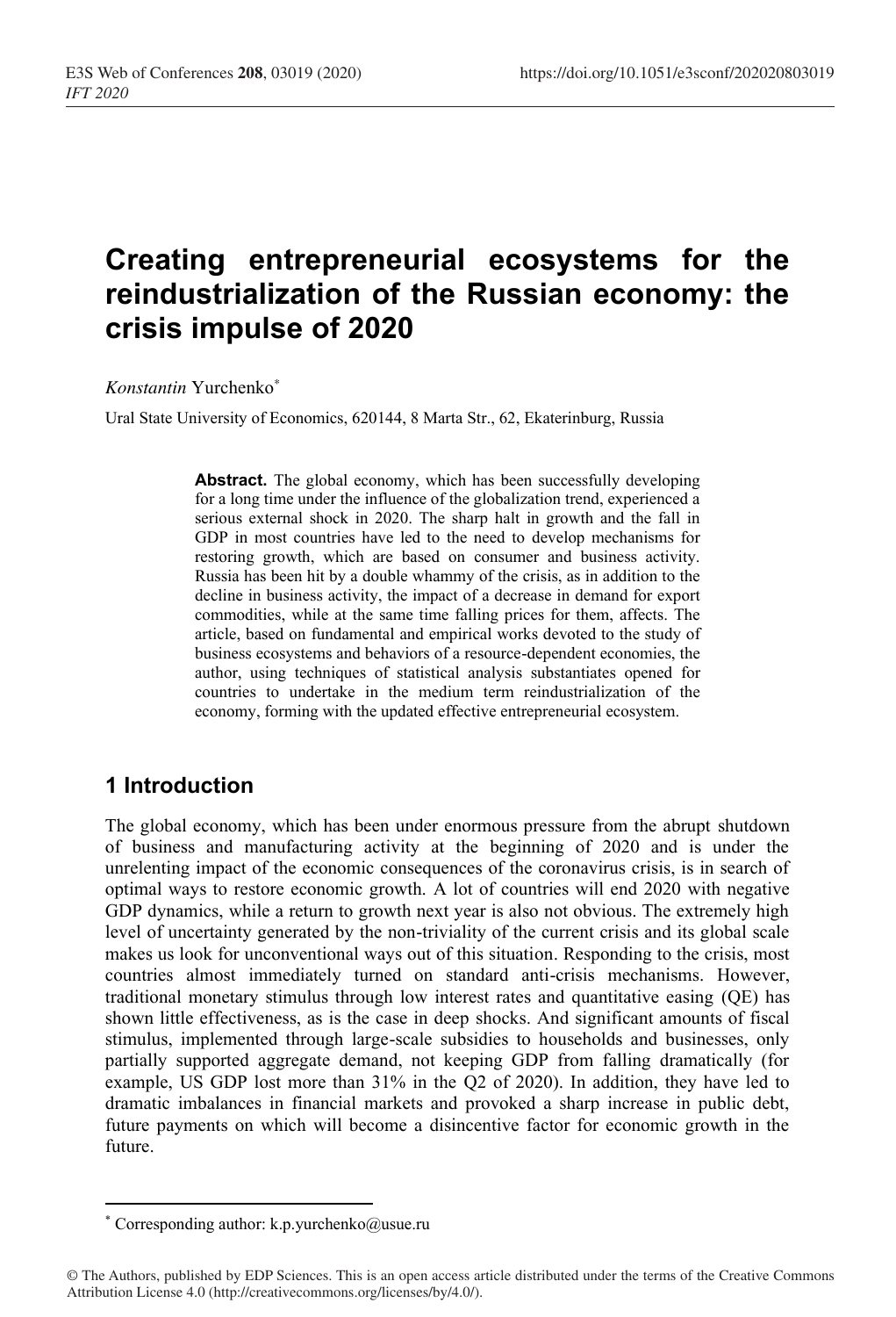Against the background of the world's leading countries, Russia is also experiencing problems with restoring economic growth. At the same time, given the resource-dependent economy, the crisis hit the country was particularly severe. A sharp decline in world energy prices and a significant decline in their export volumes due to a decrease in global demand from the stalled world economy make it impossible to continue operating the previous economic model, one of the key pillars of which were large vertically integrated oil and gas companies. Having demonstrated their lack of adaptability to the rapidly changing market environment, such companies were unable to become drivers of the post-crisis recovery, which prompted a new round in the search for a tools to exit the economy from a prolonged period of stagnation.

For the Russian economy, the severity of the current situation not only opens up opportunities for replacing the hypertrophied share of large companies with more mobile business structures. Dramatic events on the world oil market make it particularly relevant to question the country's economy's withdrawal from long-term resource dependence. Forecasts say that the period of low world oil prices will be long, so the Russian economy needs reindustrialization. Namely, in the crisis conditions, the scale of which is difficult to overestimate today, the launch of the reindustrialization program promises to bring the greatest results for the long-term development of the economy. Thus, in the next two or three years, the country will have to experience the reverse inertia of the "Dutch disease", in the inert wave of which economic regulators will try to form updated business ecosystems, creating the most favorable conditions for the economy to enter the long-term growth trajectory.

# **2 Transformational dynamics ofentrepreneurial ecosystems and reverse dynamics of the "Dutch disease": empirical and applied aspects of research**

The multiplicity of vectors of development of a competitive economy has given rise to completely different forms of entrepreneurship: from small and medium-sized businesses, with which it is most often identified, to companies that grow into real giants of the industry and achieve huge capitalization (Amazon, Apple, Space-X, Tesla, and others), and even players who implement the practice of state entrepreneurship. At the same time, in countries where the tradition of state participation in the economy is strong, such as in Russia, small companies that participate on a par with state corporations in the competitive race become more efficient than the latter.

However, the development of free enterprise in the world's economic history is closely linked to building an institutional and market infrastructure that is friendly to economic growth achieved through the advanced development of the business sector. This approach is reflected in the concept of business ecosystems, including the entrepreneurial ecosystem. Back in the mid-1990s, James Moore formulated the concept of strategic planning of business ecosystems, as a set of own or partner services united around one company, pointing out that the state has a significant impact on the business ecosystem [1]. Moving on, J. Moore suggested that economic activity should be viewed as an ecosystem where buyers and producers play complementary roles, jointly evolving in the direction set by the companies at the center of the ecosystem. Thus, business ecosystems are an economic community that consists of a set of interconnected organizations and individuals. It creates products and services that are valuable to the consumer, which are also part of the ecosystem. The ecosystem of any enterprise also includes suppliers, leading manufacturers, competitors, and other stakeholders[2, 3]. Over time, they co-evolve their capabilities and roles and strive to match the directions set by leading companies that move the entire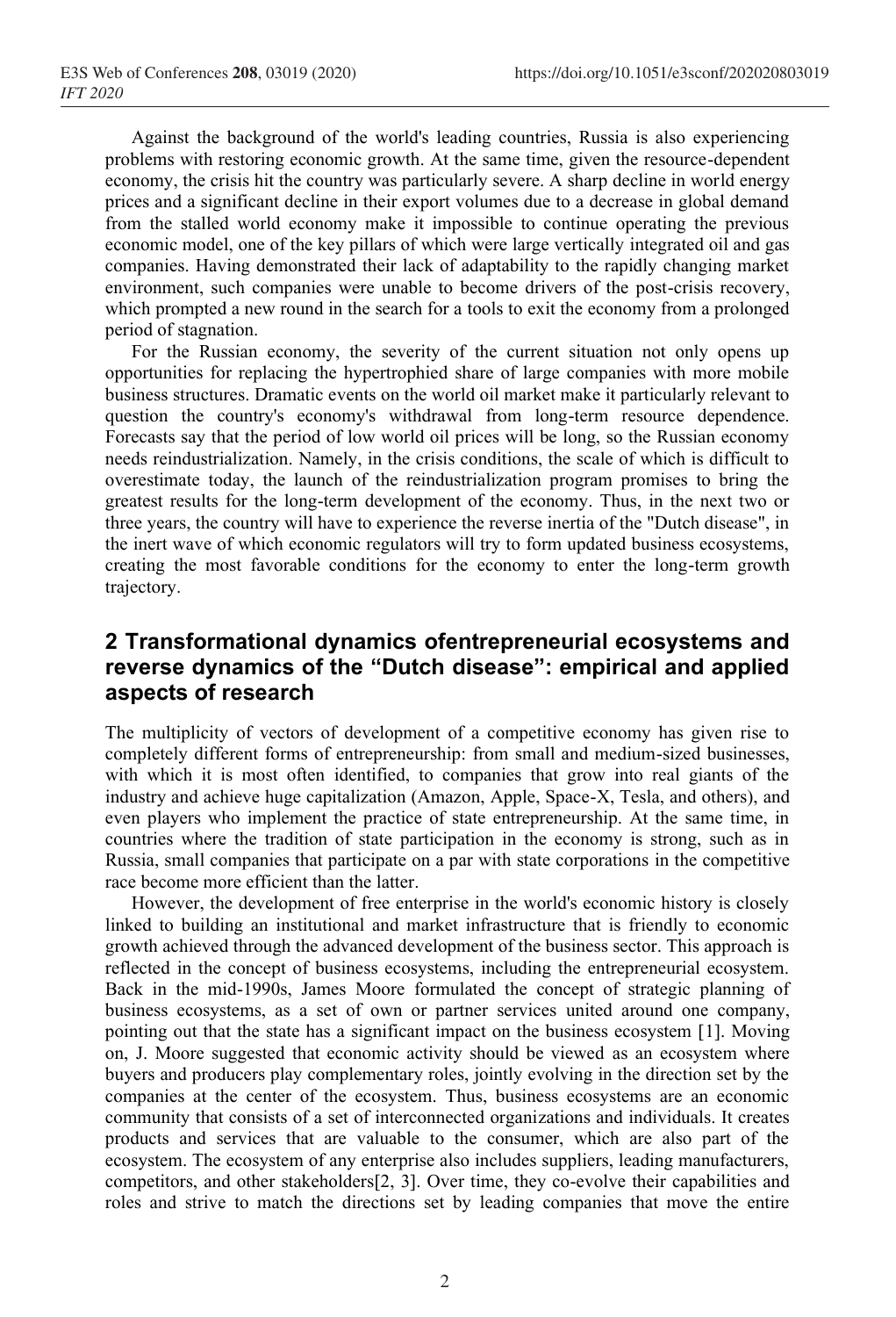society towards a common vision. Developing this idea in the context of the most modern realities, R. Adner, M. Jacobides and others emphasize that business ecosystems describe schemes for launching entrepreneurial innovations and startups in general, which are extremely difficult to adapt to the environment and survive outside of the established ecosystem [4,5,6]. Thus, a well-formed business ecosystem becomes fundamentally important for the successful development of entrepreneurship, which outside of it is doomed to quite large losses at the start-up stage, which reduces entrepreneurial activity and creates a lag in the economy [7].

The entrepreneurial landscape of the Russian economy, which had barely begun to be defined in the course of grandiose transformational reforms in the early 1990s, was largely distorted by the consequences of the "Dutch disease"acquired by the country. Despite the fact that the emerging resource dependence did not manifest itself too significantly in the Soviet planned economy, the consequences of the fall in oil prices in the 1990s were very severe, although they were veiled by transformational shocks. And so, with the advent of the era of oil abundance in the 2000s, the "Dutch disease" of the Russian economy declared itself in full force, giving rise to traditional consequences for the business landscape. Russia has consistently passed the stages of increasing export raw material revenues, increasing imports of tradable goods while reducing their production on its territory, and increasing the supply of non-tradable goods, which became a classic manifestation of the "Dutch disease" described by M. Corden [8]. Moreover, the country began to experience the influence of a broader phenomenon – the resource curse, the characteristic features of which R. Auty identified lower growth rates and lower institutional quality of the economy, and H. Mehlum modeled social dynamics in detail with the connivance of the practice of institution-building [9, 10]. As a result, the Russian economy was largely deindustrialized and vulnerable to the risks of a sharp negative adjustment in the price environment of energy markets. The reaction of the established structure of the Russian economy resulted in the consequences of global changes in the world economy in the first and second quarters of 2020, shown in Figure 1.



**Fig. 1.** Percentage change in some indicators of the Russian foreign trade sector in the Q1 and Q2 2020 compared to the same indicators of the Q1 and Q2 2019 (Bank of Russia)

In their recent work, G. Toews, T. Harding and R. Stefanski used a large sample of past energy price shocks to identify quantitative changes in the relative prices of tradable and non-tradable goods, and also estimated the extent of labor redistribution caused by the "Dutch disease" between the relevant sectors [11]. From this and a number of other works, it can be assumed that the mechanism that stimulates the growth of the traded sector after the cooling of the global resource markets is largely a mirror image of the "Dutch disease". Accordingly, if one of the most significant consequences of the "Dutch disease" is the deindustrialization of the economy, then the macroeconomic consequence of the reverse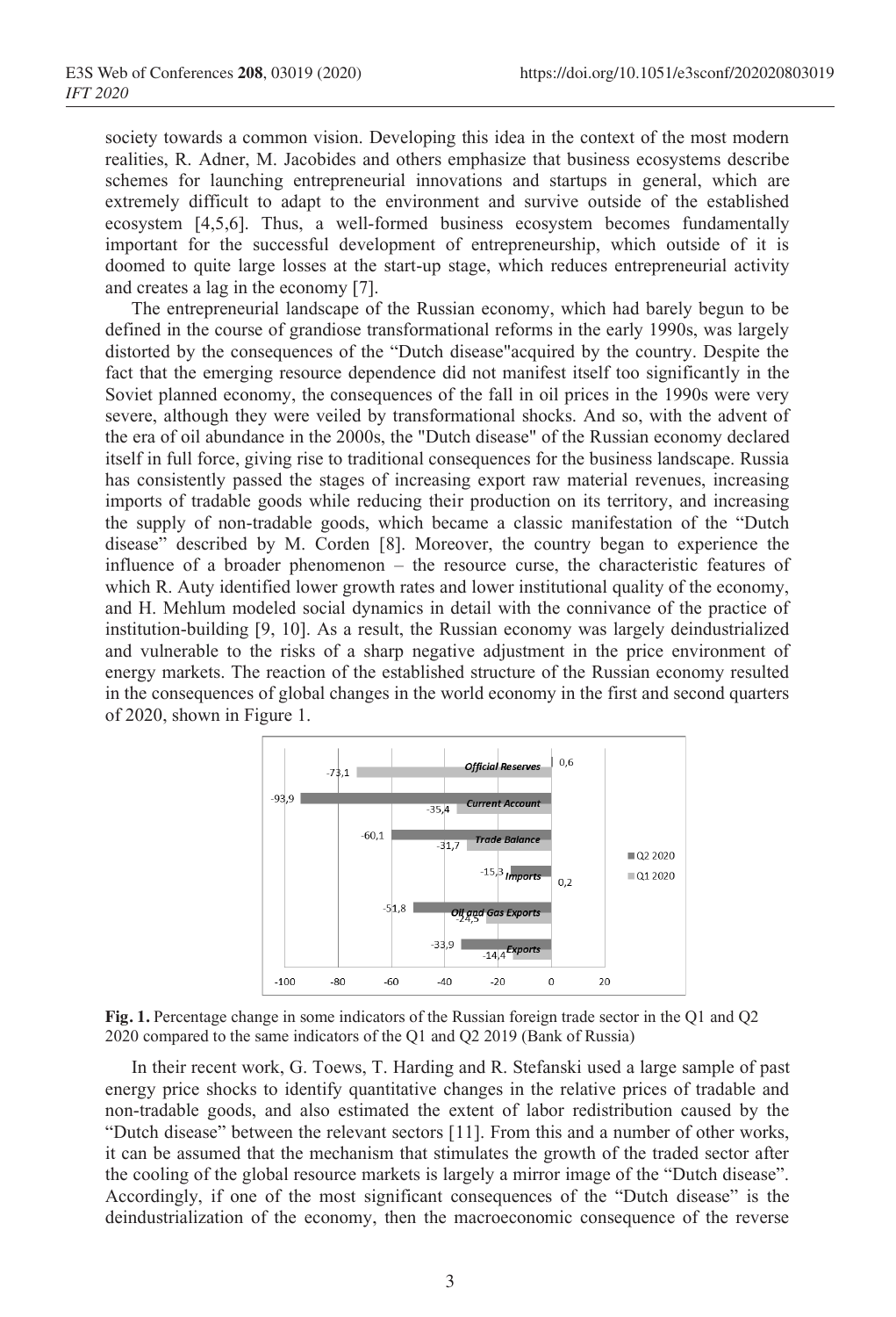process may be its reindustrialization. And the events that we will observe in the world economy in the next two years will become the empirical basis that is designed to confirm this hypothesis. Of course, the situation will vary by country. It is obvious that the Russian economy, for example, will be easier to reindustrialize, starting from its own structure 30 years ago.

As M. Corden noted in his research, during high oil prices, a growing society increased its consumption of both tradable and non-tradable goods. The growing demand for tradable goods was offset by an increase in their imports. Competition between suppliers of imported goods makes it possible to manage with low prices, which, moreover, do not grow due to the strengthening of the national currency. And the growing demand for non-tradable goods does not always meet the relevant increase in their supply, which pushes their prices up. Profitability in the non-tradable sector increases along with the salaries of employees employed in it, which encourages the flow of labor into it [12, 13]. This is the logic of the "Dutch disease". During periods of persistently low oil prices, it is reasonable to expect the opposite changes.

# **3 Reflexive interaction between the formation of entrepreneurial ecosystems and the reverse inertia of the "Dutch disease" in Russia in the Wake of the coronavirus crisis**

So, the Russian economy is clearly in need of reindustrialization not only to create a Foundation for recovery from the crisis that occurred in 2020, but also to support long-term economic growth in the future. A return to the growth model that a resource-dependent economy could implement is highly unlikely, so structural changes in the economy are inevitable. However, as history has shown, these changes are more steadily and successfully generated by a mobile business environment than by large state-owned companies and corporations with a high degree of monopoly power in the market. This means that the country is facing the need to create updated business ecosystems, and in this process we will have to restart the procedures for interaction between business, the market and the state, while significantly updating the business landscape.

Entrepreneurial ecosystems fill not only the business and institutional space of the country's economy, but also acquire a global character, becoming in fact an institutionalized representation of specific niches occupied by entrepreneurs, mastering which the relevant businesses become active in developing mutually beneficial relationships with their customers, suppliers, competitors and the state. Based on the General logic of the gradual rise in the cost of entrepreneurial startups caused by technological requirements and increased security requirements, Russian entrepreneurship needs not just state support for small business development, but the formation of a built-up ecosystem that actively promotes the growth of entrepreneurship. At the same time, banks, venture funds, universities, and the state fall into the orbit of the entrepreneurial ecosystem, forming its structure. Of course, this does not exclude the existence of state-owned enterprises of an entrepreneurial type, but it implies a gradual rejection of existing state corporations. Experience has shown that their mistakes are too frequent and their ecosystems are so vast that any such mistake is too costly for a large part of the economy. Formed effective and sustainable business ecosystems will allow you to develop a more productive set of processes for developing and commercializing new ideas, allowing you to generate them faster, shorten the cycle of launching startups for sale and get access to optimal financing schemes. And the development of the modern economy allows us to speak not only about the formation of independent ecosystems of individual businesses, but also about their interconnectedness, as well as about the gradual formation of a global business ecosystem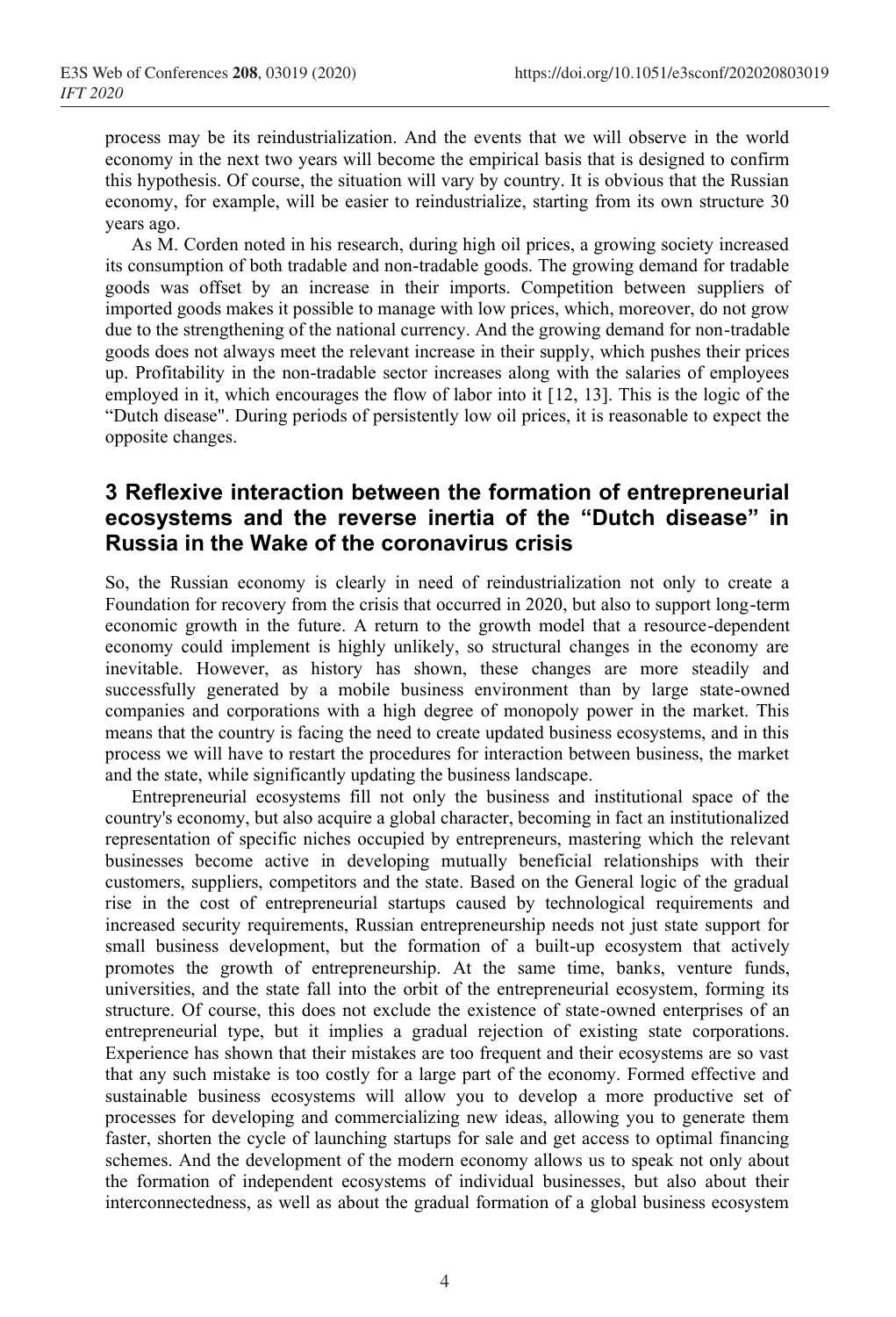based on interstate agreements and mechanisms that ensure their implementation. Thus, entrepreneurial activity fits perfectly into the business environment, forcing the authorities to constantly improve the institutional architecture of the economy as a whole, balancing the interests of different economic entities and generating economic diversity, which has a positive impact on the growth of public welfare.

Russian business, which experienced the crises of 1998, 2008-2009, and 2014-2015, faced an unprecedented threat of closure in 2020. The entrepreneurial ecosystems of many Russian small businesses, if not destroyed, then at least forced to undergo a radical transformation. And the state can play a significant role in this crisis transformation of ecosystems. Today's problems are not caused by conditions, institutions, or organizational suboptimality. The root cause is a drop in demand, which has created a shock in the business ecosystems that have been built for so long. And in them, all the elements are interconnected, so the shock that has arisen in the ecosystem does not disappear, reflexively reflecting on the position of all its elements, in the event of a crash generates a "Domino effect", and therefore requires a reconfiguration of the entire system to extinguish it. The danger is that supply chains established between companies can break down unpredictably due to sharp cost reductions in various market segments, as well as, as practice has shown, due to asymmetric forced closure during epidemics. Only the fastest possible recovery in demand will solve the problems that companies have encountered and restore their ecosystems, which will take time. Until then, direct state support is needed to stabilize the situation. Business ecosystems themselves, which have been unbalanced by the crisis, are in a state of flux when changes are most productive.

Such changes can be the creation of a flexible system of anti-crisis economic support for citizens and small businesses, leading to a rapid exhaustion of the depth of financial losses during the crisis and reducing the level of uncertainty. In addition, the formation of updated business ecosystems should occur against the background of the final acceptance by the state of the status of" payer of last resort", which private companies can not act in principle. The key task of the authorities is to move away from manual management procedures with temporary emergency support measures and create opportunities for creating effective selfadjusting business ecosystems. At the same time, realizing that the latter will happen the sooner, the faster market demand will recover, the focus of anti-crisis programs should be on subsidizing final consumption of households.

Implementation by the economic authorities of a comprehensive approach to anti-crisis support of the economy, applying a wide range of monetary measures (through lowering interest rates and injecting additional liquidity) and fiscal policy (through subsidizing households and companies). This is why we can talk about creating a new business landscape and renewing ecosystems. The new formats of interaction with business created with the active participation of the authorities have already begun to influence the renewal of business ecosystems, which will allow companies to adapt to the changed situation and regroup their resources. At the same time, it is no accident that in the conditions of global uncertainty, when entrepreneurs have not yet developed new ideas, the state becomes the initiator of changes.

The current state of the Russian economy allows us to see a reserve for a significant strengthening of the business sector in a fairly significant share of imports in consumption and the formation of export competitive advantages. To implement the latter, reindustrialization is necessary, which will quickly overcome the stage of import substitution and immediately move to export substitution of raw currency earnings by domestic household expenditures. At the same time, financial support for the latter by the state can accelerate the process of economic transformation. And the fall in global oil prices makes such a program all the more likely. Figures 2 and 3 show how Russian small and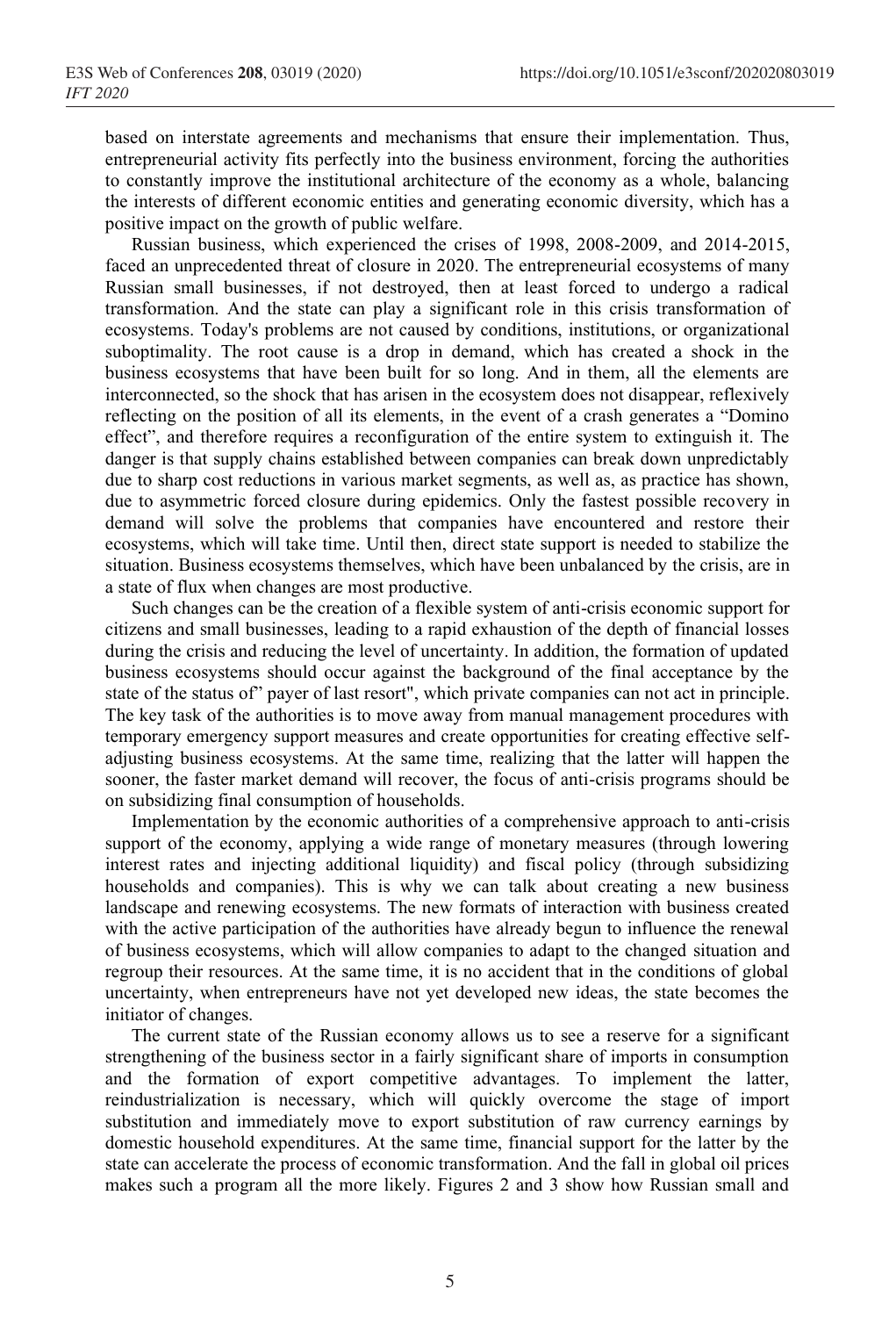medium-sized businesses react to changes in the exchange rate, as well as the positive reaction of the latter to changes in the share of imports in consumption.



**Fig. 2.**Impact of exchange rate changes on the turnover of small and medium-sized businesses in 1998-2019 (Bank of Russia, Rosstat, GEM)



**Fig. 3.**Correlation of changes in the share of imports in consumption and turnover of small and medium-sized businesses in 1998-2019 (Rosstat, GEM)

Researchers have repeatedly shown that commodity price cycles play an important role in changes in relative prices and, as a result, can be used to select the moment when the strategy of reindustrialization of the national economy begins [14]. Just as during the" Dutch disease", the systematic strengthening of the exchange rate forced the economy to curtail its own processing production, so during the fall of the exchange rate, this production will recover. Moreover, if the strengthening of the exchange rate and the curtailment of production are always slow processes, then the collapse of the exchange rate can be quite sharp, which instantly creates the necessary incentives for import substitution and reindustrialization. Empirical estimates of Toews, Harding and Stefanskyshow quite significant strengthening of the growth potential of the resource sector arising from new discoveries or because of a rise in oil prices on the world market and a noticeable decline in employment in the tradable sector.

If we assume that the global economy, like most countries individually, behaves symmetrically during boom and bust periods, we can predict that if we lose part of our GDP due to a drop in income from commodity exports, we may see a proportional drop in prices for non-tradable goods and an increase in employment in the tradable sector. Given that over a sustained period of strengthening of the ruble in the period 2000-2008 rate strengthened by 14%, and the price of the traded good over the same period, increased our estimates by 160%, and the non-tradable to 548%, based on the assumption of a symmetric reaction, we can assume that is real comparable depreciation of the ruble in the short term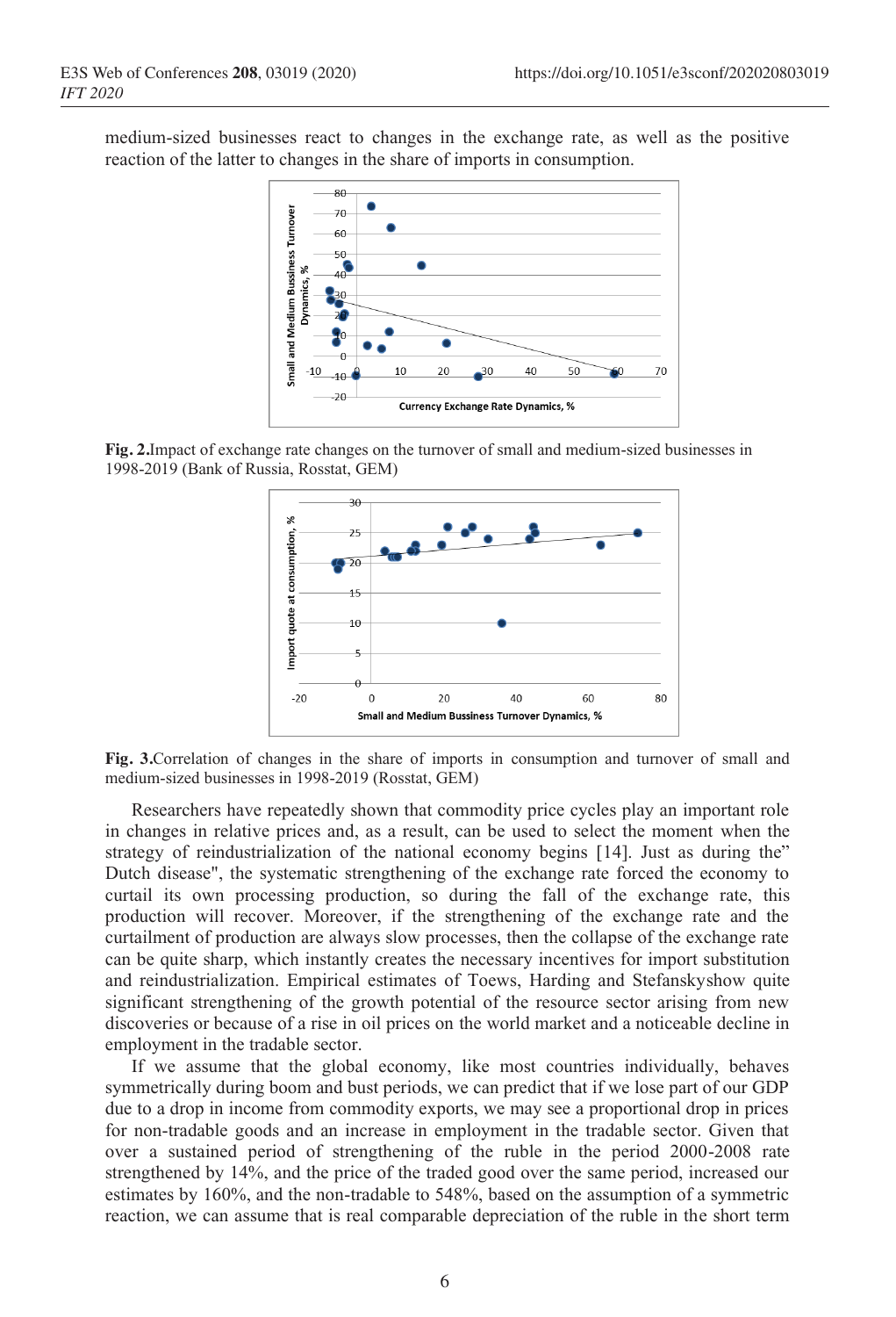can stimulate the lower prices for non-tradable goods, at least twice, especially amid falling solvency of the population.

Instead of imported goods that have become unaffordable, demand will begin to switch to their domestic counterparts. Our economy experienced a very similar process from the end of 1998 to 2002. Despite some losses in the quality characteristics of consumption, this process should be considered positive for society. Mobile entrepreneurs, as our experience of twenty years ago has shown, are able to quickly establish the production of consumer goods instead of imported ones and, thereby, create new business ecosystems with new supply chains and distribution of manufactured goods. Employment in the manufacturing sector, as well as in trade, will inevitably begin to grow, and entrepreneurs will give the economy a chance to get out of the crisis, and even with an updated structure in favor of the new industrialization. Today, it is essential for the state to participate in the creation of updated business ecosystems, which was noted above.

Thus, the Russian economy, based on its historically created production capabilities and pushed by the current global economic crisis, is able to implement a reindustrialization strategy that can not only radically update its industry structure within a few years, but also create updated effective business ecosystems that ensure stable growth of public welfare.

#### **4 Conclusion**

The analysis allows us to conclude that there is a high probability of changes in the structure and format of the functioning of the Russian economy in the medium term. Structural changes will inevitably lead to changes in the business landscape in the country. This will change not only the industry structure of the business that adapts to changing consumer preferences, but also the ownership structure and size of companies. Objective crisis difficulties will lead to a wave of mergers and acquisitions, as a result of which the remaining companies on the market will become, on average, larger, freeing up niches for the emergence of completely new entrepreneurial businesses, while corporations that occupy a monopoly position in the markets will be enlarged.

The collapse of prices on the world oil market in the spring of 2020, which quickly manifested itself in a drop in export revenues, as already noted above, can launch a long – term structural process that can change the economy of resource-dependent countries-a kind of reverse of the "Dutch disease". And the opportunities that open up for the Russian economy in this regard look very promising, given that the country's economy has recently been quite diversified in its structure by historical standards. And a number of features of the reaction and the relationship of economic indicators can contribute to the rapid transition to growth. And ensuring its rapid recovery will be the cornerstone of structural industrial policy in the medium term. A long-term steady decline in income from commodity exports will not only lead to the depreciation of the national currency, but through a decrease in real disposable income in the first phase, caused by the depreciation of the ruble and the large share of imports achieved in consumption, will cause a forced reduction in previously inflated prices of non-tradable goods (including services), reducing demand for them. At the same time, the parallel rise in the price of traded goods of imported production due to the transfer of the effect of exchange rate changes to them will begin to stimulate active import substitution in this sector. All this will lead to a decrease in the number of people employed in the service sector and to an increase in employment in the manufacturing sector. This is not an ideal dynamic, but it is a real way to return to a diversified economy with high rates of economic growth.

Like any major crisis, the events of 2020 will generate new growth points. And the first who will start to develop their potential will not be state-owned companies, but entrepreneurs. The task of the state at this stage is to support. After all, we are talking about